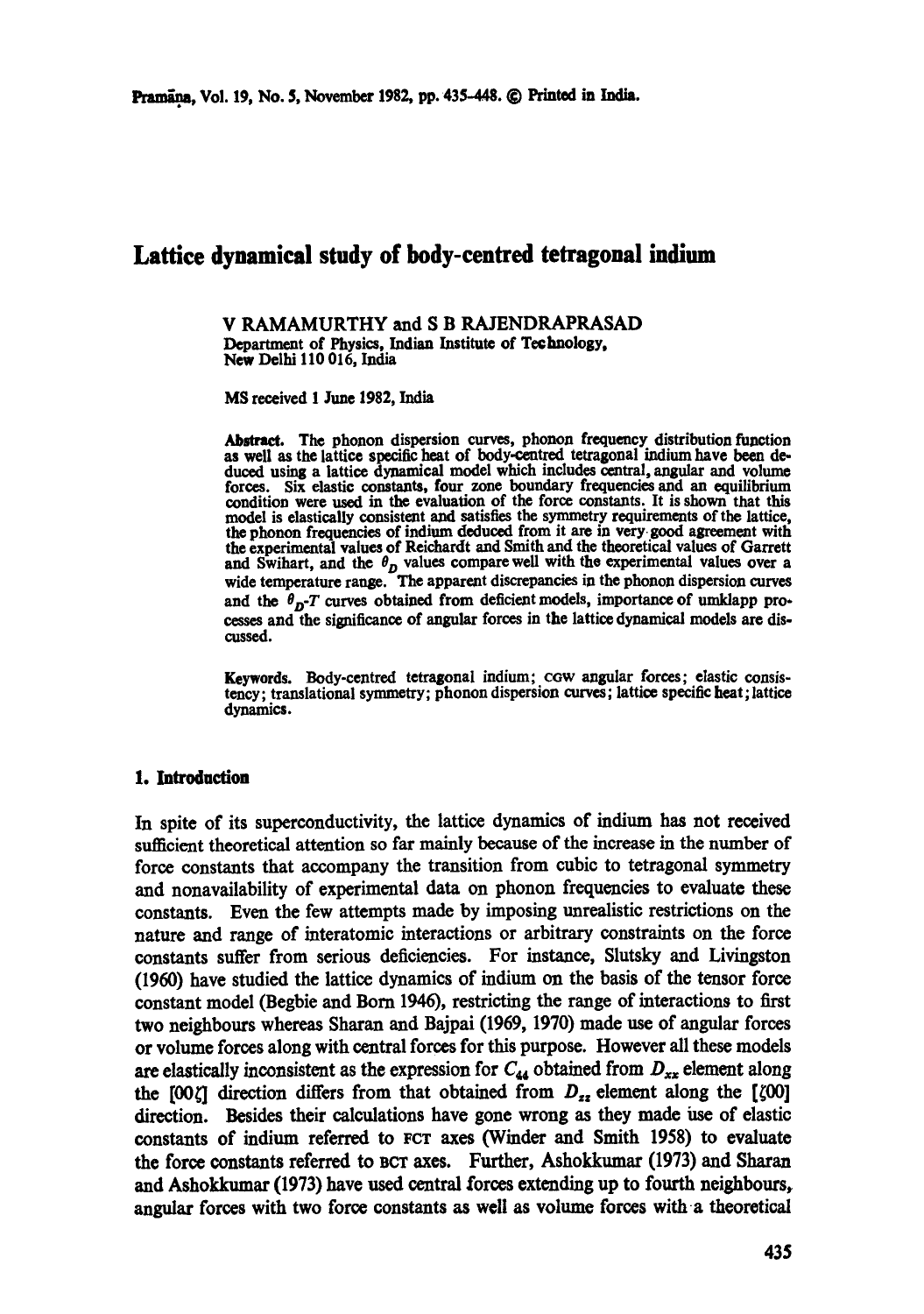value for the bulk modulus,  $K_e$  of the electron gas (Ashokkumar *et al* 1973) in their study of indium. Neither of these models satisfies the symmetry requirements of the lattice even though the latter is elastically consistent. On the contrary Reissland and Ese (1975) and Garrett and Swihart (1976) have made use of the optimized model potential (Shaw 1968) with the effective electron mass,  $m^*$  as a free parameter to investigate the lattice dynamics of BCT and FCT indium, respectively, but there is hardly any agreement between these two sets of phonon frequencies referred to the same tetragonal axes.

It is therefore obvious that a realistic force constant model free from all inadequacies mentioned above, is required for a proper study and understanding of the lattice dynamics of indium. In this context one can exploit the claim of Garrett and Swihart (1976) that their results with  $m^* = 0.8$  are in quantitative agreement with experimental phonon frequencies measured using the inelastic scattering of neutrons (supplied to them by W Reichardt and HG Smith, but unpublished), elastic constants (Chandrasekhar and Rayne 1961) as well as with the temperature dependence of specific heat (Clement and Quinnell 1953; Bryant and Keesom 1961) of indium and use their zone boundary frequencies to evaluate additional force constants. Keeping this in view, the present authors (Ramamurthy and Rajendraprasad 1981) have expressed the ion-ion interactions up to the third neighbour in terms of the modified axially symmetric forces (Dewames and Lehman 1964, Dewames *et al* 1965) and the electron-ion-interactions in terms of an electron gas model based on the deformation potential approximation (Ramamurthy and Neelakandan 1978): Besides the inclusion of umklapp processes ensures that this model is consistent with the translational symmetry of the lattice. Nevertheless, this model suffers from elastic inconsistency and the phonon frequencies deduced from it are in no way better than those deduced from earlier models (Ashokkumar 1973, Sharan and Ashokkumar 1973, Reissland and Ese 1975), in spite of the fact that the former are in very good agreement with the experimental frequencies and those deduced by Garrett and Swihart (1976). The present authors have therefore developed an elastically consistent force constant model in which the modified axially symmetric forces of their earlier model (Ramamurthy and Rajendraprasad 1981) are replaced by the central forces and angular forces incorporated in a manner suggested by Clark *et al* (1964). The present paper describes this model which satisfies the symmetry requirements of the lattice as well, and the lattice dynamical study of indium based on this new model.

#### *2. Theory*

#### 2.1 *Secular determinant*

Proceeding in the usual way the secular determinant for lattice vibrations may be written as

$$
|D(\mathbf{q}) - \omega_{\mathbf{q}}^2 \hat{I}| = 0, \tag{1}
$$

where  $\omega_{\bf q}$  is the frequency of the normal mode with wave vector q and  $\hat{I}$  is the 3  $\times$  3 unit matrix. Assuming that the atomic interactions in indium consist of central,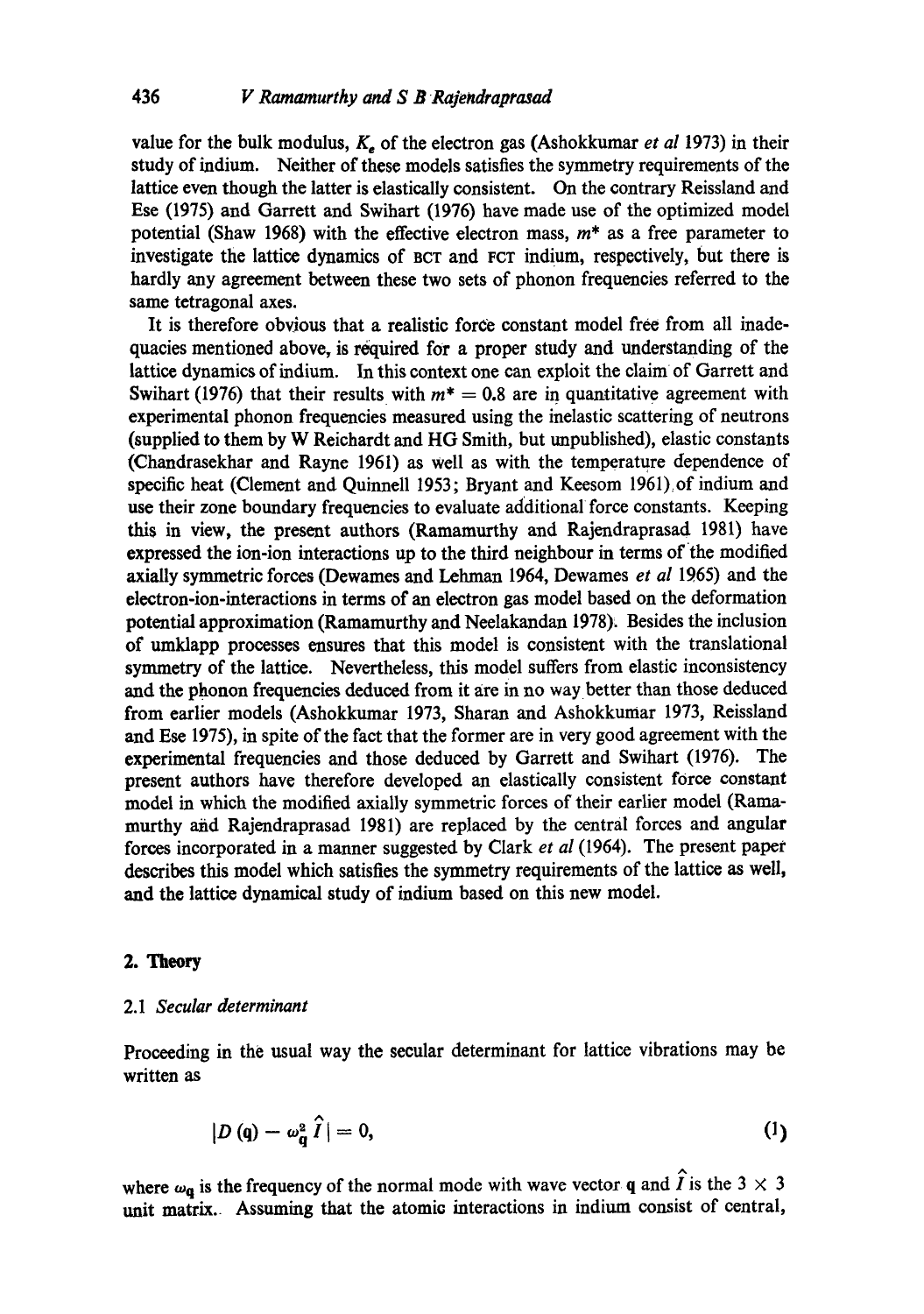angular and volume forces, the dynamical matrix  $D(q)$  is expressed as a sum of three terms, *viz.* 

$$
D\left(\mathbf{q}\right) = D\mathbf{r} + D^i + D^e,\tag{2}
$$

where  $D<sup>r</sup>$  and  $D<sup>t</sup>$  represent the contributions arising from central forces and angular forces, respectively to the ion-ion interactions and  $D<sup>e</sup>$  represents the contribution from volume forces to the electron-ion interactions. If the range of central force interactions is extended up to fourth neighbours to include all atoms in the unit cell, the elements of the matrix  $D<sup>r</sup>$  are given by (Sharan and Ashokkumar 1973)

$$
MD'_{xx} = 4 a_1 S_x^2 + \frac{8 a_2}{(2+t^2)} [1 - C_x C_y C_z] + 2 a_3 [1 - C_{2x} C_{2y}], \quad (3a)
$$

$$
MD_{xy}^r = \frac{8 a_2}{(2+t^2)} S_x S_y C_z + 2 a_3 S_{2z} S_{2y},
$$
\n(3b)

$$
MD_{xz}^{r} = \frac{8 t a_{2}}{(2 + t^{2})} S_{x} C_{y} S_{z}
$$
 (3c)

and 
$$
MD_{zz} = \frac{8 t^2 a_2}{(2 + t^2)} [1 - C_x C_y C_z] + 4 a_4 S_z^2,
$$
 (3d)

where  $S_x = \sin (q_x a)$ ,  $S_{2x} = \sin (2q_x a)$ ,  $C_x = \cos (q_x a)$  and

 $C_{2x} = \cos(2q_x a)$ , etc.,

M is the mass of the ion,  $a_n$  is the nth neighbour central force constant and  $t = c/a$ , 2a and 2c being the lattice constants of BCT indium. The remaining elements of  $D<sup>r</sup>$ are obtained by interchanging the subscripts  $x$  and  $y$  in (3).

Angular forces in the cGw model (Clark *et al* 1964) arise from the resistance to deformation of the angles of a triangle formed by joining three lattice points, but a variety of triangles can be formed by bonds between different kinds of neighbours. However the total angular energy should include the self-consistent set of triangles comprised of all combinations of interatomie distances upto the largest one considered. It is invariant under rigid body rotations only if none of the angles in these triangles is excluded. The isosceles triangles of type I, III and IV formed by joining an atom with two of its second neighbours separated by first, third and fourth neighbour distance, respectively, constitute a complete set when the range of these interactions is restricted to first four neighbours only. There are, with reference to the atom at the origin, 24 triangles of type I, 12 triangles each of types III and IV in this set. The first, third and fourth neighbour distances subtend angles  $\theta_1$ ,  $\theta_2$ and  $\theta_5$  in respective triangles whereas the second neighbour distances subtend angles  $\theta_2$ ,  $\theta_4$  and  $\theta_6$  respectively in triangles I, III and IV. The elements of the matrix  $D^{\dagger}$ obtained by summing over these six angles in the set are given by

$$
MD_{xx}^{t} = \frac{8}{(2+t^2)} \left[ \frac{4\gamma_1 + 2p\gamma_2}{(1+t^2)} + t^2 \left( \gamma_4 + 2\gamma_5 + \gamma_6 \right) \right] (1-C_x C_y C_z) + \frac{4t^2 \gamma_3}{(2+t^2)} \times
$$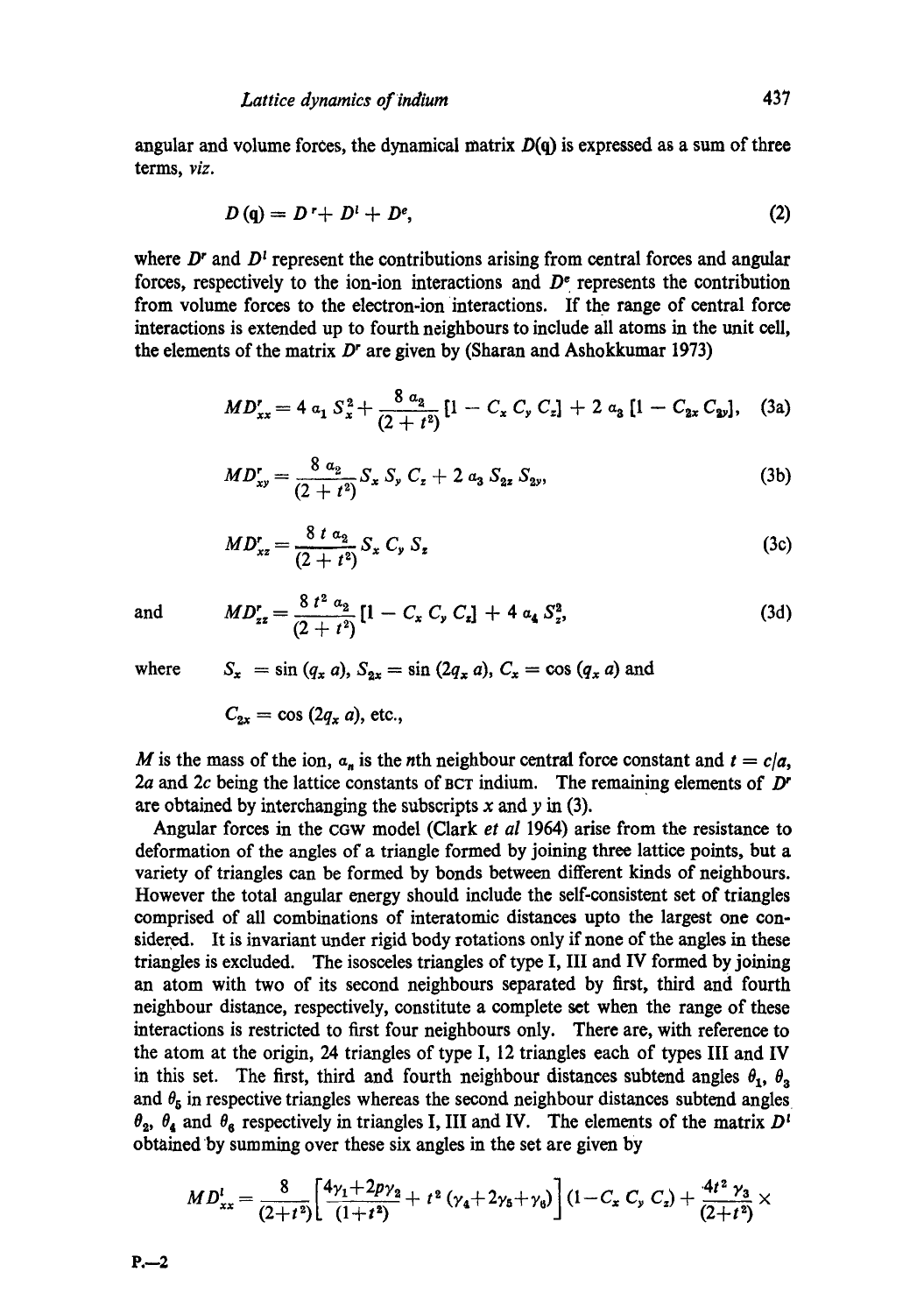438 *1 z Ramamurthy and S B Rajendraprasad* 

$$
\times (1 - C_{2x} C_{2y}) + \frac{16 (1+t^2) \gamma_1}{(2+t^2)} S_x^2 - \frac{8}{(1+t^2)} \left[ \frac{2\gamma_1}{(2+t^2)} - t^2 \gamma_2 \right] S_y^2
$$
  
\n
$$
- 4 \left[ \frac{2t^4 \gamma_5 + (t^4 - 4) \gamma_6}{t^2 (2+t^2)} \right] S_z^2,
$$
\n(4a)  
\n
$$
MD_{xy}^t = \frac{8}{(2+t^2)} \left[ -4\gamma_1 + 2t^2 (\gamma_2 + \gamma_5) + t^2 (\gamma_4 + \gamma_6) \right] S_x S_y C_z
$$
  
\n
$$
+ \frac{4t^2 \gamma_3}{(2+t^2)} S_{2x} S_{2y},
$$
\n(4b)  
\n
$$
MD_{xz}^l = -\frac{8t}{(2+t^2)} \left[ \frac{2 (t^2 - 1) \gamma_1 + (t^2 - p) \gamma_2}{(1+t^2)} + 2 (\gamma_3 + \gamma_5) \right]
$$
  
\n
$$
- \frac{(t^2 - 2) (t^2 \gamma_4 - 2 \gamma_6)}{2 t^2} \right] S_z C_y S_z,
$$
\n(4c)

and 
$$
MD_{zz}^{t} = \frac{32}{(2+t^2)} \left[ \frac{t^2 (2 \gamma_1 + \gamma_2)}{(1+t^2)} + (2 \gamma_3 + \gamma_4 + \gamma_6) \right] (1 - C_x C_y C_z)
$$

$$
- \left[ \frac{16 \gamma_3 - 2 (t^4 - 4) \gamma_4}{(2+t^2)} \right] (1 - C_{2x} C_{2y})
$$

$$
- \frac{8}{(1+t^2)} \left[ \frac{2t^2 \gamma_1}{(2+t^2)} - t^4 \gamma_2 \right] (S_x^2 + S_y^2) + \frac{32 \gamma_5}{(2+t^2)} S_z^2, \tag{4d}
$$

where  $p = (2 + 2t^2 + t^4)$  and  $\gamma_n$  is the angular force constant associated with the angle  $\theta_n$ . In order to facilitate the comparison of these force constants with those associated with FCV lattice and to make them dimensionally equal to the central force constants, they have been divided by a normalizing factor,  $(2 + t^2) a^2$ .

The volume forces which owe their origin to the presence of conduction electrons, are expressed in terms of the deformation potential. When the exchange and correlation effects are taken into account through an appropriate screening function, the elements of the matrix  $D<sup>e</sup>$  which include the contributions due to umklapp processes are given by (Ramamurthy and Singh 1978)

$$
MD_{xy}^{e} = 2 C' \sum_{g} \left[ \frac{(g-q)_{x} (g-q)_{y} S (g-q) F (g-q)}{4 (g-q)^{2} + K_{1} F (g-q)} \right],
$$
 (5)

where C' is an adjustable constant related to the bulk modulus,  $K_e$  of the electron gas g is a reciprocal lattice vector,  $K_1 = a^{-2}$  and  $S(\eta)$  is the interference factor defined by

$$
S(\eta) = \int_{\Omega} \exp(i \ \eta \cdot \mathbf{r}) \ d \ \tau/\Omega, \tag{6}
$$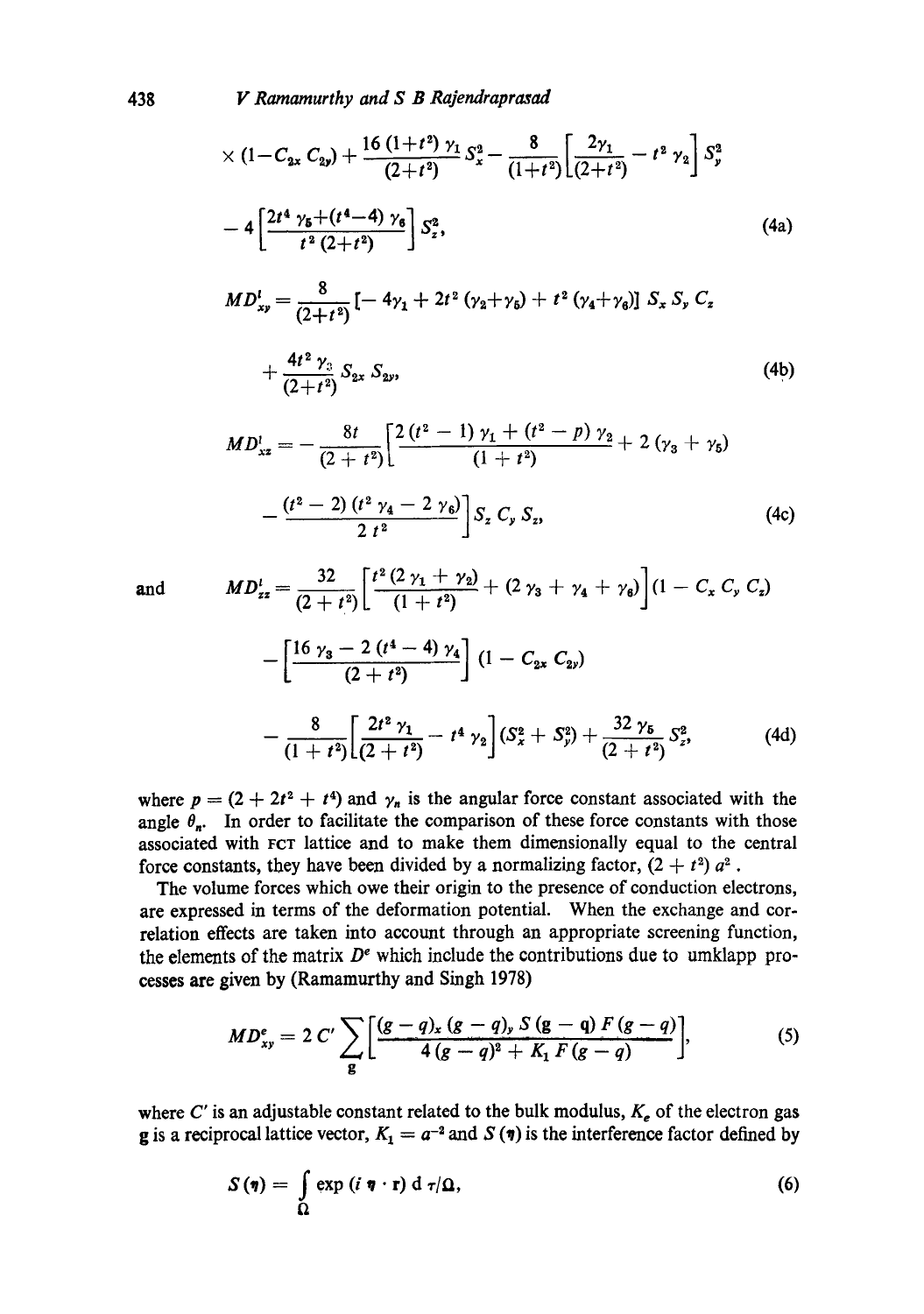and has been evaluated exactly over the actual shape of the Wigner-Seitz cell for the BCT lattice (Sharan *et al* 1972, Ramamurthy 1979).  $F(\eta)$  is a screening function which is determined by the choice of the screening approximation. A number of expressions exist in the literature and the following expressions for  $F(\eta)$  were used in the present investigation:

**(i)** the simple random-phase approximation

$$
F(\eta) = F_0(\eta) = 2 a^2 K_s^2 \bigg[ 1 + \frac{4 K_F^2 - \eta^2}{4 K_F \eta} \ln \left| \frac{2 K_F + \eta}{2 K_F - \eta} \right| \bigg],
$$
 (7)

where  $K_s$  is the Thomas-Fermi screening parameter and  $K_F$  is the Fermi wave vector;

(ii) the Hubbard-Sham approximation (Sham 1965)

$$
F(\eta) = F_0(\eta) \left[ 1 - \frac{F_0(\eta)}{8 a^2 (\eta^2 + K_F^2 + K_s^2)} \right]^{-1};
$$
\n(8)

(iii) the Vashishta-Singwi (1972) approximation

$$
F(\eta) = F_0(\eta) \left[ 1 - \frac{F_0(\eta) A}{4 a^2 \eta^2} \left\{ 1 - \exp \left[ - B (\eta / K_F)^2 \right] \right\} \right]^{-1}, \tag{9}
$$

where the values of the constants A and B for indium are given by 0.9054 and 0.3202 respectively.

The first term on the right hand side of (5) corresponding to  $g = 0$  represents the contribution of normal processes to the elements of  $D<sup>e</sup>$ . Since these expressions do not contribute to the transverse modes of vibration, earlier models on indium (Sharan and Bajpai 1970, Ashokkumar 1973, Sharan and Rshokkumar 1973) which ignored the contributions from umklapp processes to electron-ion interactions, do not satisfy the symmetry requirements of the lattice even when the interference factor in (6) is evaluated over an ellipsoid (instead of a sphere) of equal volume or over the actual shape of the Wigner-Seitz cell. In the'present calculations, nearly 200 terms representing the contribution of umklapp processes associated with several reciprocal lattice vectors are included in the sum and the elements of  $D<sup>e</sup>$  so obtained contribute to the longitudinal as well as transverse modes and are consistent with the translational symmetry of the lattice. Besides, these expressions reduce to a convenient form as the exact evaluation of (6) leads to

$$
S(\eta) = 0 \quad \text{if } \eta = g \neq 0. \tag{10}
$$

## 2.2 *Force constant evaluation*

The numerical values of six elastic constants, four zone boundary frequencies along the principal symmetry directions of the crystal as well as an equilibrium condition which must be imposed on the force constant models explicitly to ensure lattice cohesion, are made use of to evaluate the eleven force constants that appear in the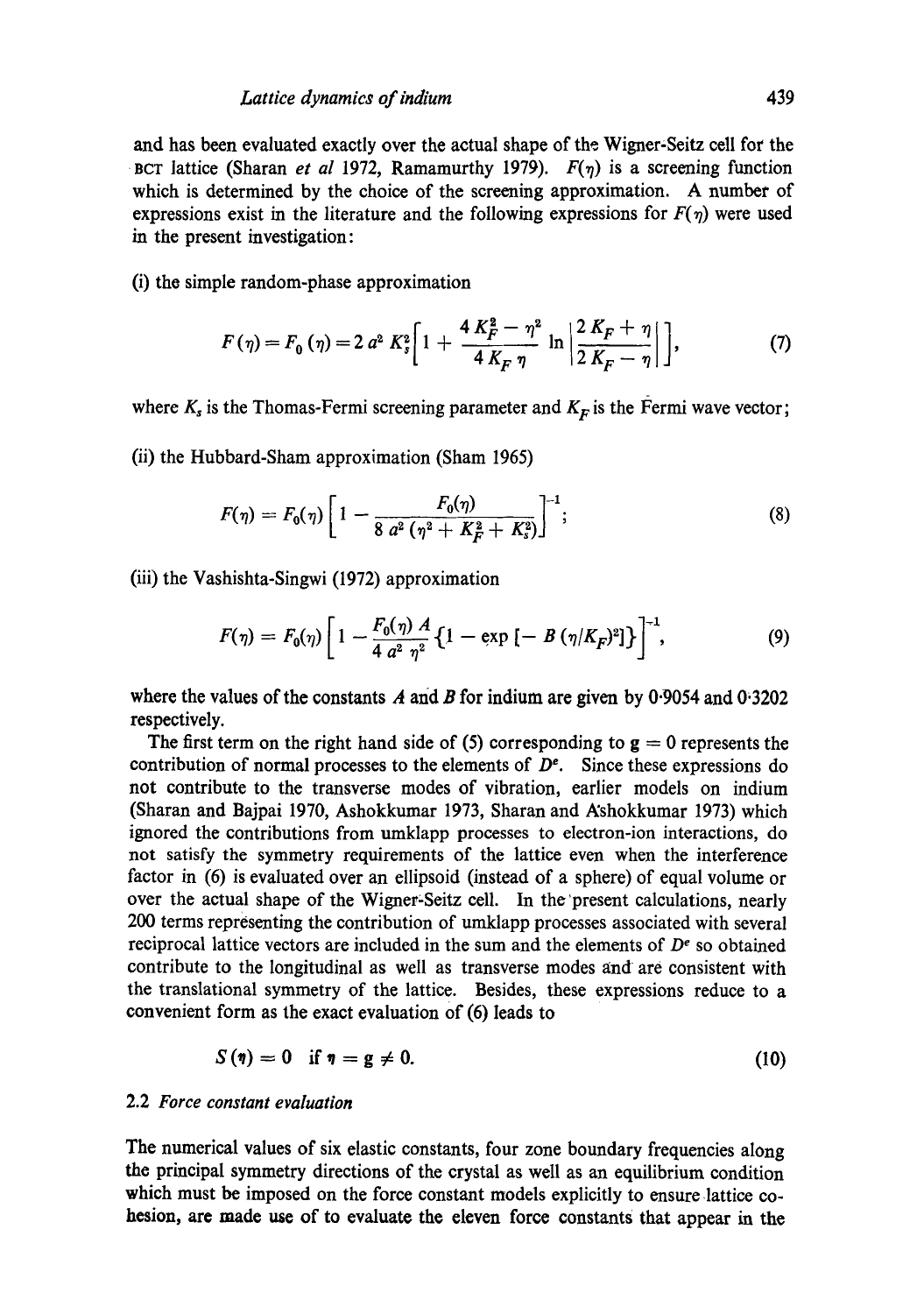dynamical matrix elements. For this purpose the secular determinant (1) is taken to the long wavelength limit and compared with the elastic determinant for a BCT lattico. This gives the following six relations between the elastic and force constants:

$$
cC_{11} = a_1 + \frac{a_2}{(2+t^2)} + a_3 + \frac{2p \Gamma_1}{(1+t^2)(2+t^2)} + \frac{t^2 \Gamma_2}{(2+t^2)} + \frac{C'}{2}, \quad (11a)
$$

$$
cC_{12} = \frac{a_2}{(2+t^2)} + a_3 - \frac{4\,\Gamma_1}{(2+t^2)} + \frac{t^2\,\Gamma_2}{(2+t^2)} + \frac{C'}{2},\tag{11b}
$$

$$
cC_{13} = \frac{t^2 \alpha_2}{(2+t^2)} - \frac{2t^4 \Gamma_1}{(1+t^2)(2+t^2)} - \frac{2t^2 \Gamma_2}{(2+t^2)} + \frac{C'}{2},
$$
(11c)

$$
cC_{33}=\frac{t^4}{(2+t^2)}+t^2 a_4+\frac{4t^4\,\Gamma_1}{(1+t^2)\,(2+t^2)}+\frac{4t^2\,\Gamma_2}{(2+t^2)}+\frac{C'}{2},\qquad(11d)
$$

$$
cC_{44} = \frac{t^2 \alpha_2}{(2+t^2)} + \frac{2t^2 (2\gamma_1 + p\gamma_2)}{(1+t^2) (2+t^2)} + \frac{(t^4 \gamma_4 + 4 \gamma_6)}{(2+t^2)},
$$
(11e)

and 
$$
cC_{66} = \frac{a_2}{(2+t^2)} + a_3 + \frac{4(1+t^2)\gamma_2}{(2+t^2)} + \frac{t^2\Gamma_2}{(2+t^2)},
$$
 (11f)

where  $\Gamma_1 = (2\gamma_1 + \gamma_2)$  and  $\Gamma_2 = (2\gamma_3 + \gamma_4 + 2\gamma_5 + \gamma_6)$ .

Further, the secular determinant is solved at the zone boundary points (100), (001) and  $(\frac{1}{2}, \frac{1}{2}, 0)$  to obtain relevant relationships between these frequencies and the force constants. These are given by

$$
4\pi^2 M v_L^2 (100) \equiv 4\pi^2 M v_T^2 (001)
$$
  
= 
$$
\frac{16}{(2+t^2)} \bigg[ \alpha_2 + \frac{2(2\gamma_1 + p\gamma_2)}{(1+t^2)} + t^2 (\gamma_4 + 2\gamma_5 + \gamma_6) \bigg]
$$
  
+ 2C' SL (100), (12a)

 $4\pi^2 M v_L^2 (001) \equiv 4\pi^2 M v_{T_2}^2 (100)$ 

$$
=\frac{16t^2}{(2+t^2)}\bigg[a_2+\frac{4(2\gamma_1+\gamma_2)}{(1+t^2)}+\frac{4(2\gamma_3+\gamma_4+\gamma_6)}{t^2}\bigg] +2C'SL (001),
$$
 (12b)

$$
4\pi^2 M \nu_{T_1}^2(\frac{1}{2}\frac{1}{2}0) = 4\alpha_1 + \frac{8(2+t^2)(2\gamma_1+\gamma_2)}{(1+t^2)} + 2C' ST_1(\frac{1}{2}\frac{1}{2}0) \quad (12c)
$$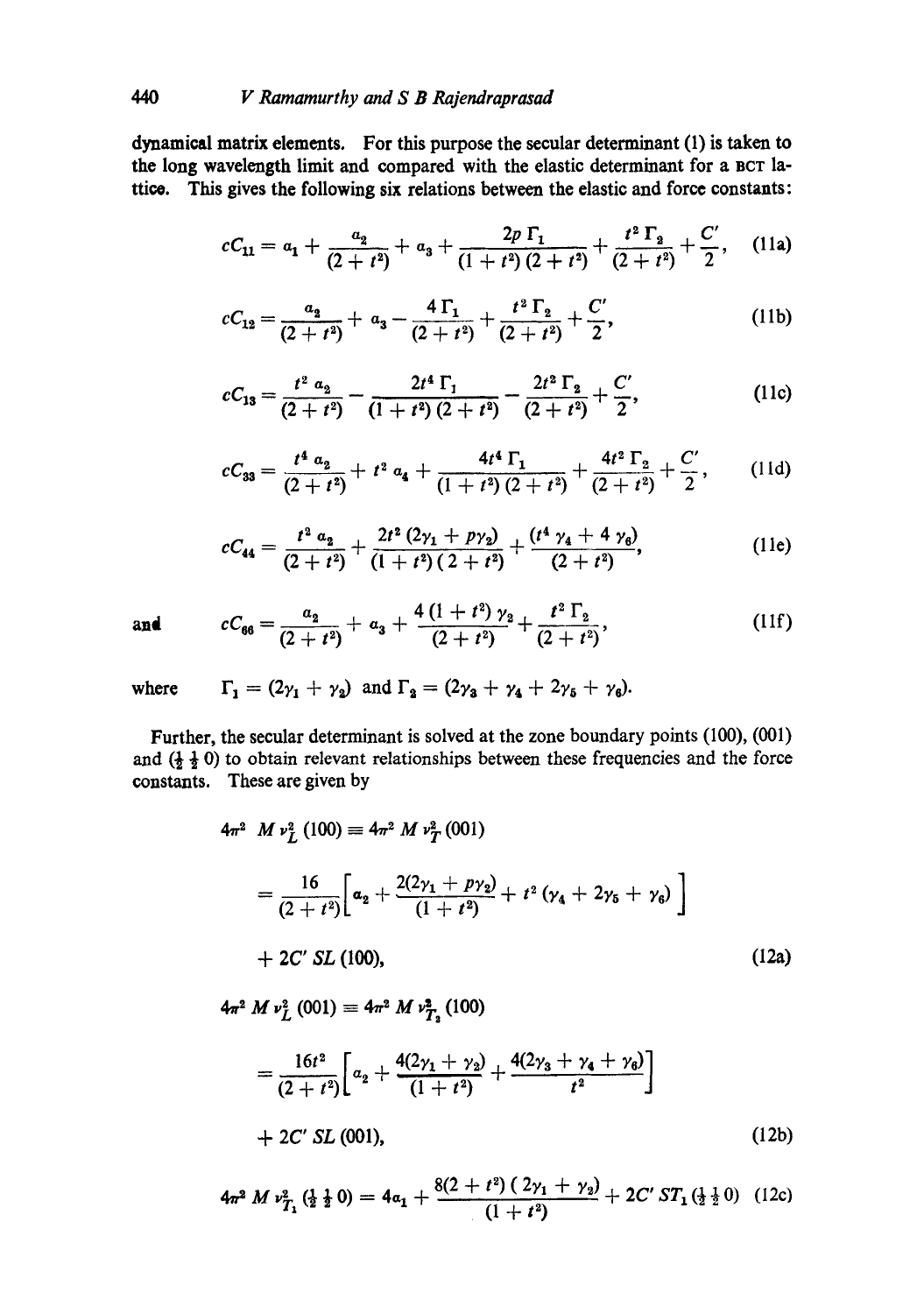and 
$$
4\pi^2 M \nu_{T_2}^2 \left(\frac{1}{2} \frac{1}{2} 0\right) = \frac{8 t^2}{(2 + t^2)} \left[ \alpha_2 + \frac{2(2\gamma_1 + p\gamma_2)}{(1 + t^2)} + \frac{4(2\gamma_3 + \gamma_4 + \gamma_6)}{t^2} \right] + 2C' ST_2 \left(\frac{1}{2} \frac{1}{2} 0\right),
$$
 (12d)

where *SL*(100), *SL*(001), *ST*<sub>1</sub>( $\frac{1}{2}$ ,  $\frac{1}{2}$  0) and *ST*<sub>2</sub>( $\frac{1}{2}$ ,  $\frac{1}{2}$  0) correspond to the umklapp contributions to the appropriate modes of vibration, represented by  $\begin{bmatrix} 1 \\ 1 \end{bmatrix}$  in (5) which is summed over several reciprocal lattice vectors at the respective zone boundary points.

The lattice equilibrium condition, determined by minimizing the total potential energy of the crystal assumes the form

$$
\gamma_1 + \frac{1}{2} \gamma_2 + 2\gamma_3 + \gamma_4 + 2\gamma_5 + \gamma_6 + C' = 0. \tag{13}
$$

The experimental values for the elastic constants and the zone boundary frequencies of BCT indium were obtained from the measurements of Chandrasekhar and Rayne (1961) and Reichardt and Smith (Garrett and Swihart 1976), respectively, on For indium by a coordinate axes transformation (Sharan and Ashokkumar 1973) and are given in table 1. Numerical values of the axial ratio and the force constants calculated using the relevant data from table 1 are listed in table 2.

#### **3. Results**

The phonon frequencies of indium have been calculated by solving the secular determinant along the principal symmetry directions of the crystal as well as at 102 selected

| М<br>$(10^{-27}$ kg) | 2a       | 2c<br>$(10^{-10} \text{ m})$ | $v_L(100)$                              | $v_L(001)$<br>(THz) | $v_{T_1} (\frac{1}{2} \frac{1}{2} 0)$ | $v_{T_2}(\frac{1}{2}\frac{1}{2}0)$ | Reference                                |  |
|----------------------|----------|------------------------------|-----------------------------------------|---------------------|---------------------------------------|------------------------------------|------------------------------------------|--|
| $190 - 6$            | 3.244    | 4.938                        | 1.573                                   | 3.336               | 2.256                                 | 1.707                              | Garrett and<br>Swihart (1976)*           |  |
| т<br>(K)             | $C_{11}$ | $C_{12}$                     | $C_{13}$<br>$(10^{10} \text{ nm}^{-3})$ | $C_{32}$            | $C_{44}$                              | $C_{ss}$                           |                                          |  |
| 4.2                  | 6.315    | 2.947                        | 4.513                                   | 5.162               | 0.797                                 | 0.760                              | Chandrasekhar<br>and Rayne<br>$(1961)^*$ |  |

Table 1. Relevant experimental data for body centred tetragonal indium.

\*measured on face centred tetragonal indium.

Table 2. Numerical values of the axial ratio and the force constants (in nm<sup>-1</sup>).

|            | $\epsilon_1$ | $a_{2}$    | $a_3$      | $a_{4}$    | $\bm{C}'$  |  |
|------------|--------------|------------|------------|------------|------------|--|
| 1.522      | 12.214       | 11.306     | 2.978      | 1.856      | 3.022      |  |
| $\gamma_1$ | $\gamma_{2}$ | $\gamma_3$ | $\gamma_4$ | $\gamma_5$ | $\gamma_6$ |  |
| $-0.342$   | $-0.814$     | $-0.933$   | $-6.381$   | $-0.907$   | 7.789      |  |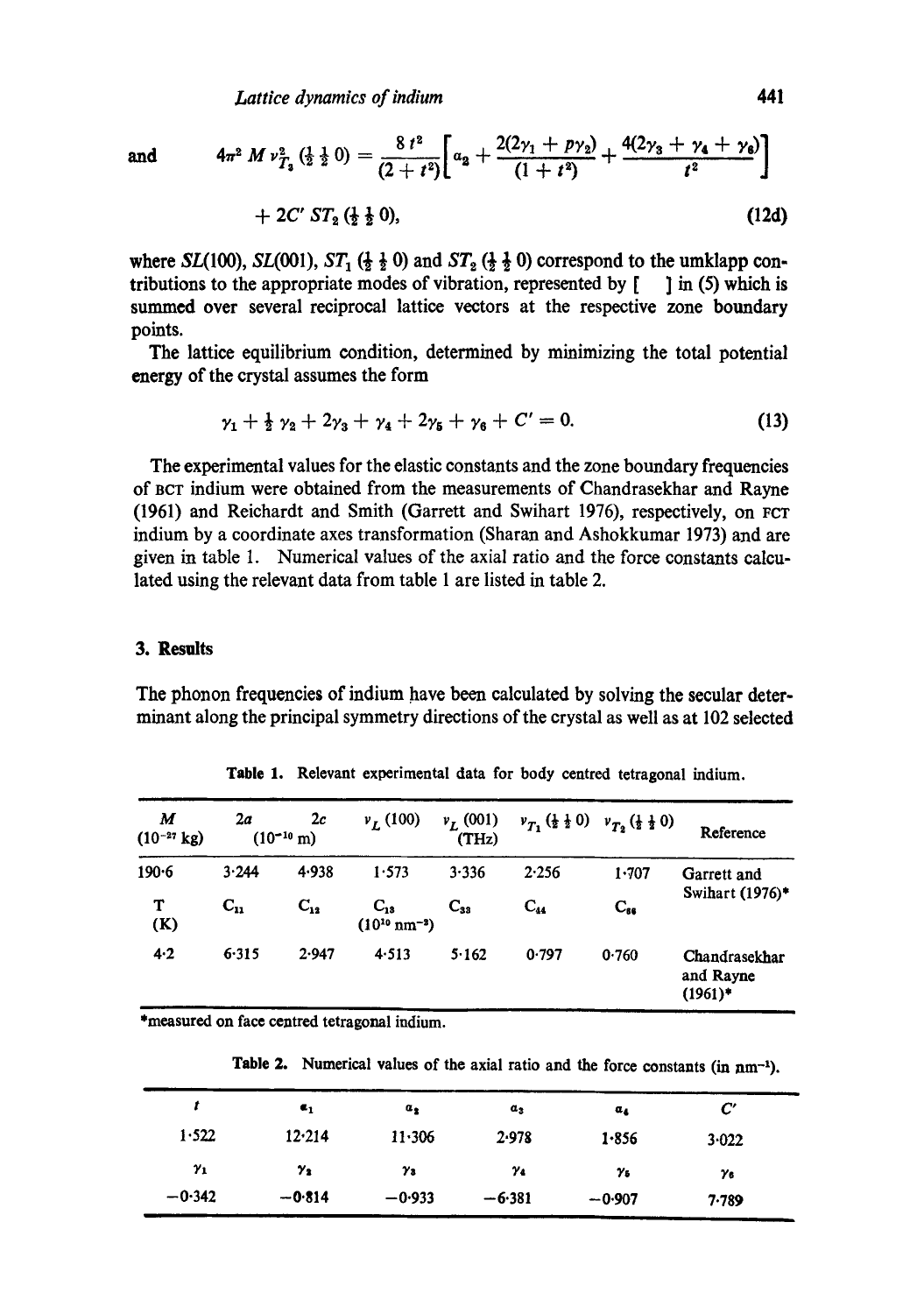wave vectors spread over the reduced Brillouin zone, using three different screening functions, *viz.* (7), (8) and (9) for  $F(\eta)$  in the evaluation of the force constants. The increase in the number of force constants precludes the possibility of using different sets of zone boundary frequencies or elastic constants in their evaluation. The numerical values of the force constants are altered with  $F(\eta)$  but it was found that the phonon frequencies deduced from three sets of force constants are not significantly different from each other. Hence only the results obtained from a typical set shown in table 2 are presented here. The dispersion curves obtained by plotting these phonon frequencies as a function of the reduced wave vector,  $\zeta$  along  $[\zeta 00]$ ,  $[00 \zeta]$ and  $\left[\zeta\zeta\right]$  directions are shown in figures 1a, b and c, respectively, whereas those along a nonsymmetry direction,  $[\zeta \zeta 2\zeta]$  are shown in figure 1d. In order to test the validity of present authors' force constant model, it is necessary to compare these frequencies with those measured using inelastic scattering of neutrons. For this purpose, the corresponding frequencies of Bcr indium obtained, by a coordinate axes transformation from the theoretical phonon frequencies of Fcx indium (Garrett and Swihart 1976) which are in good agreement with their experimental values, are plotted as a function of  $\zeta$  in figure 1. Besides, phonon frequencies of indium calculated on the basis of (i) earlier force constant models (Slutsky and Livingston 1960, Sharan and Ashokkumar 1973) using correct values for the elastic constants in the former, (ii) optimized model potential (Reissland and Ese 1975) as well as (iii) the present authors' earlier model (Ramamurthy and Rajendraprasad 1981) are shown in these figures to facilitate their comparison with the present theoretical frequencies.

To determine the phonon frequency distribution function,  $g(v)$  the Brillouin zone is divided into  $10 \times 10 \times 10$  parts and each of the calculated frequencies at the 102 irreducible wave vectors is given the proper statistical weight. The entire frequency

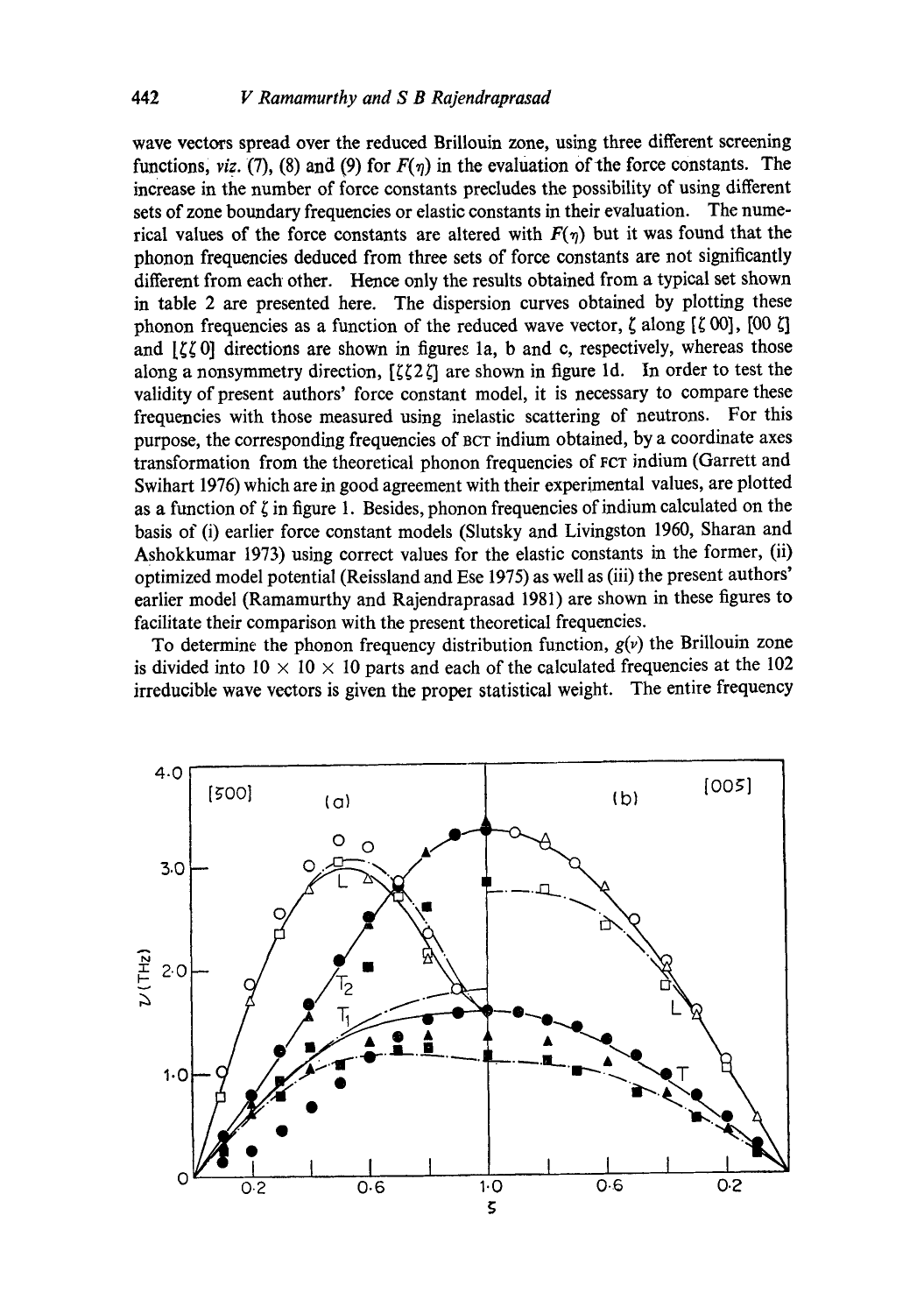

Figure 1. Dispersion curves of indium along (a)  $[\zeta 00]$  direction, (b)  $[00\zeta]$  direction, (c)  $[\zeta \zeta 0]$  direction and (d)  $[\zeta \zeta 2\zeta]$  direction. Present work

| Ramamurthy and Rajendraprasad (1981)                                                                                             |  |    |
|----------------------------------------------------------------------------------------------------------------------------------|--|----|
| Sharan and Ashokkumar (1973)                                                                                                     |  |    |
| Garrett and Swihart (1976)<br>(along with experimental values)                                                                   |  | D: |
| Reissland and Ese (1975)                                                                                                         |  | ш, |
| Slutsky and Livingston (1960)<br>(Corrected for elastic constant errors);<br>$T_2$ refers to polarization along [001] direction. |  | ▲: |
|                                                                                                                                  |  |    |

range is divided into intervals of 0.2 THz. Figure 2 shows the phonon frequency histogram, obtained by root sampling technique (Dayal and Sharan 1960, 1961), which has been made use of in the evaluation of the lattice specific heat in the temperature range of 5-250 K. The equivalent Debye t,mperature,  $\theta_D$  calculated from these theoretical values is plotted as a function of temperature in figure 3. Besides,  $\theta_D$ values calculated from the values of lattice specific heat obtained from earlier force constant models (Slutsky and Livingston 1960; Sharan and Ashokkumar 1973, Ramamurthy and Rajendraprasad 1981) using the correct values of elastic constants in the first and the correct expression for specific heat in second as well as those from the experimental values of specific heat (Clusius and Schachinger 1952; Clement and Quinnell 1953) are shown in figure 3 to facilitate their comparison with the present theoretical values.

## **4. Discussion**

It is obvious from figures la to d that the phonon frequencies of indium calculated on the basis of the present authors' force constant model are in very good agreement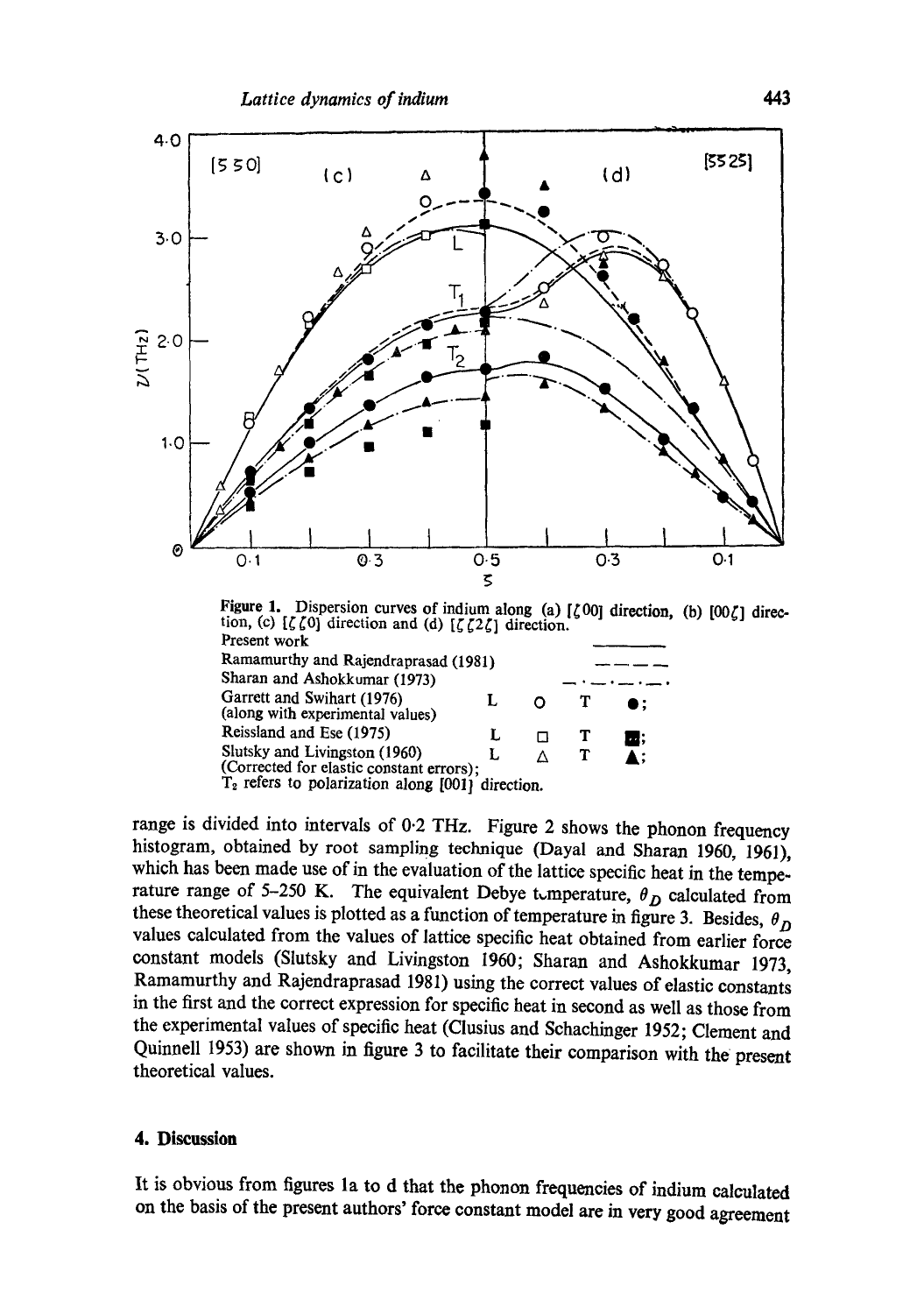

**Figure 2.**  indium. Phonon frequency distribution function  $g(v)$  for the present model of

with the corresponding frequencies deduced by Garrett and Swihart (1976), the only exception being the phonon frequencies of [ $\zeta$ 00]  $T_1$  branch upto  $\zeta = 0.75$ . The latter are anomalously smaller than the former in this region resulting in a dispersion curve with a kink at  $\zeta = 0.2$ . No other calculation on indium reported so far has predicted this anomaly. Nevertheless four zone boundary fiequencies of the latter have been made use of to evaluate the force constants in the present model (as well as in the previous model) on the assumption that they are in quantitative agreement with their experimental values. It is clear from these figures that the phonon frequencies so obtained differ by not more than  $9\%$  from the corresponding experimental and theoretical frequencies reported in the latter and the maximum discrepancy between the two occurs at  $\left[\frac{1}{2},\frac{1}{2},0\right]L$ , whereas they are so close to those obtained from the present authors' previous model (Ramamurthy and Rajendraprasad 1981) that the two sets cannot be shown separately except around  $\zeta = 0.5$  in figures 1c and d where the difference between the two is  $\langle 7\frac{9}{10} \rangle$ . Besides these frequencies are in complete agreement with those deduced from tensor force model (Slutsky and Livingston 1960) at all wave vectors along [ $\zeta$ 00]  $T_2$ , [ $\zeta$ 00] L and [00  $\zeta$ ] L as well as at short wave vectors along other directions provided that the force constants of the latter are evaluated using the proper values of the elastic constants. However, the longitudinal and transverse frequencies of the former are respectively higher and lower than the corresponding frequencies of the latter along other directions and the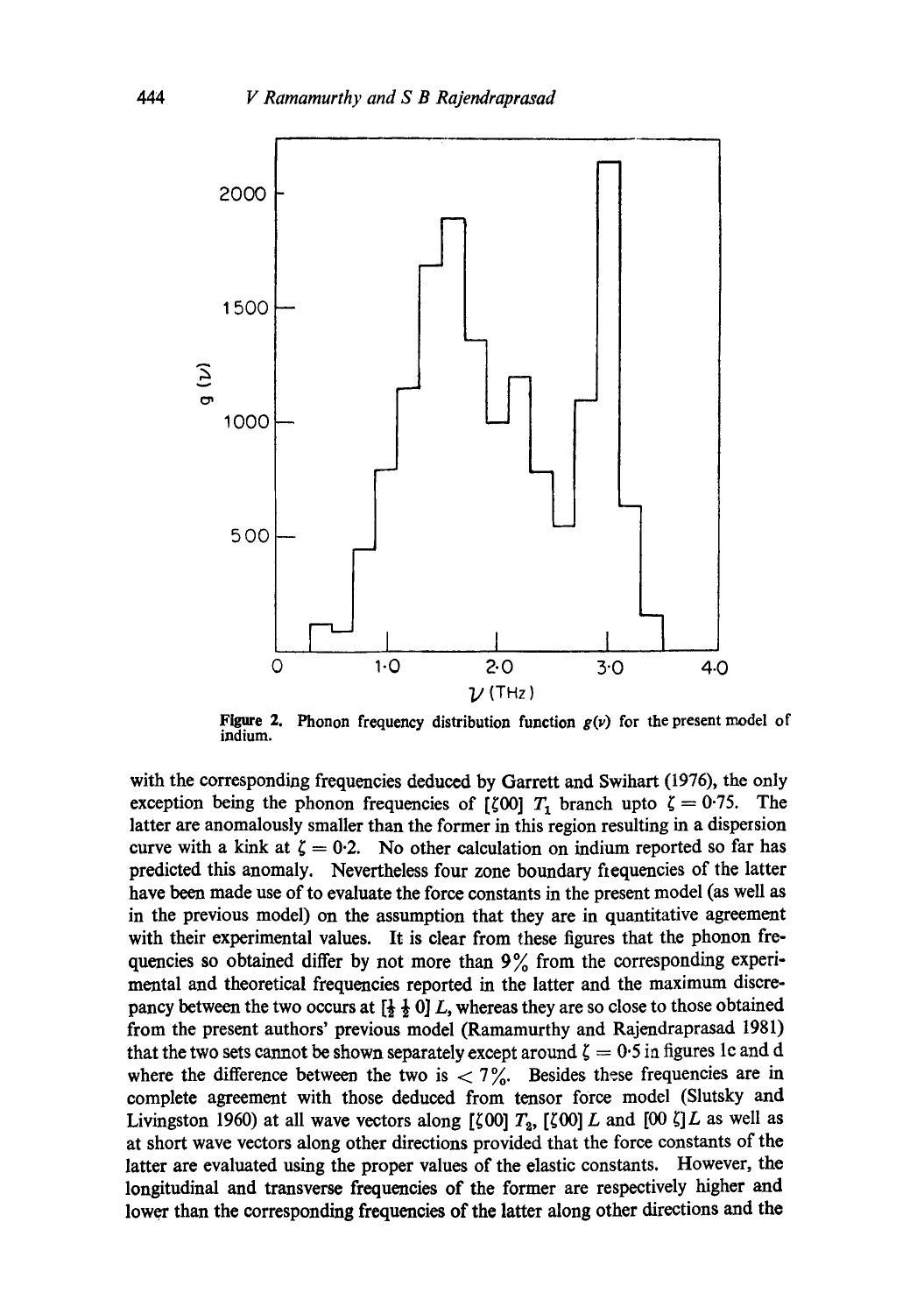

discrepancies between the two increase with the wave vector, reaching their respective maximum values of  $\sim$  20% and  $\sim$  12% at the zone boundary point ( $\frac{1}{2}$   $\frac{1}{2}$  0). On the contrary, these frequencies are invariably higher than those deduced by Sharan and Ashokkumar (1973) and Reissland and Ese (1975), the only exception being the longitudinal frequencies along [ $\zeta$  OO] and [ $\zeta \zeta$  O] directions, but the latter two sets of frequencies are in excellent agreement with each other at all wave vectors and polarizations.

Figure 1 reveals that the phonon dispersion curves obtained by Sharan and Ashokkumar (1973) do not satisfy the symmetry requirements of the lattice and hence they are in poor agreement with all those which do satisfy these requirements, especially at wave vectors where two or more of these branches become degenerate. These authors evaluated the force constants associated with ion-ion interactions by making use of a theoretical value for the electron gas constant,  $C'$  (or  $K<sub>e</sub>$ ) (Ashokkumar *et al* 1973) which is approximately four times its value in the present model. Nevertheless the stronger electron-ion interactions together with the consequent weaker ion-ion interactions give rise to longitudinal frequencies which are in approxi-• mate agreement with those of other calculations, even when the umklapp processes arc not considered. On the contrary the transverse frequencies of this model are very much smaller than those of others and they do not become degenerate with other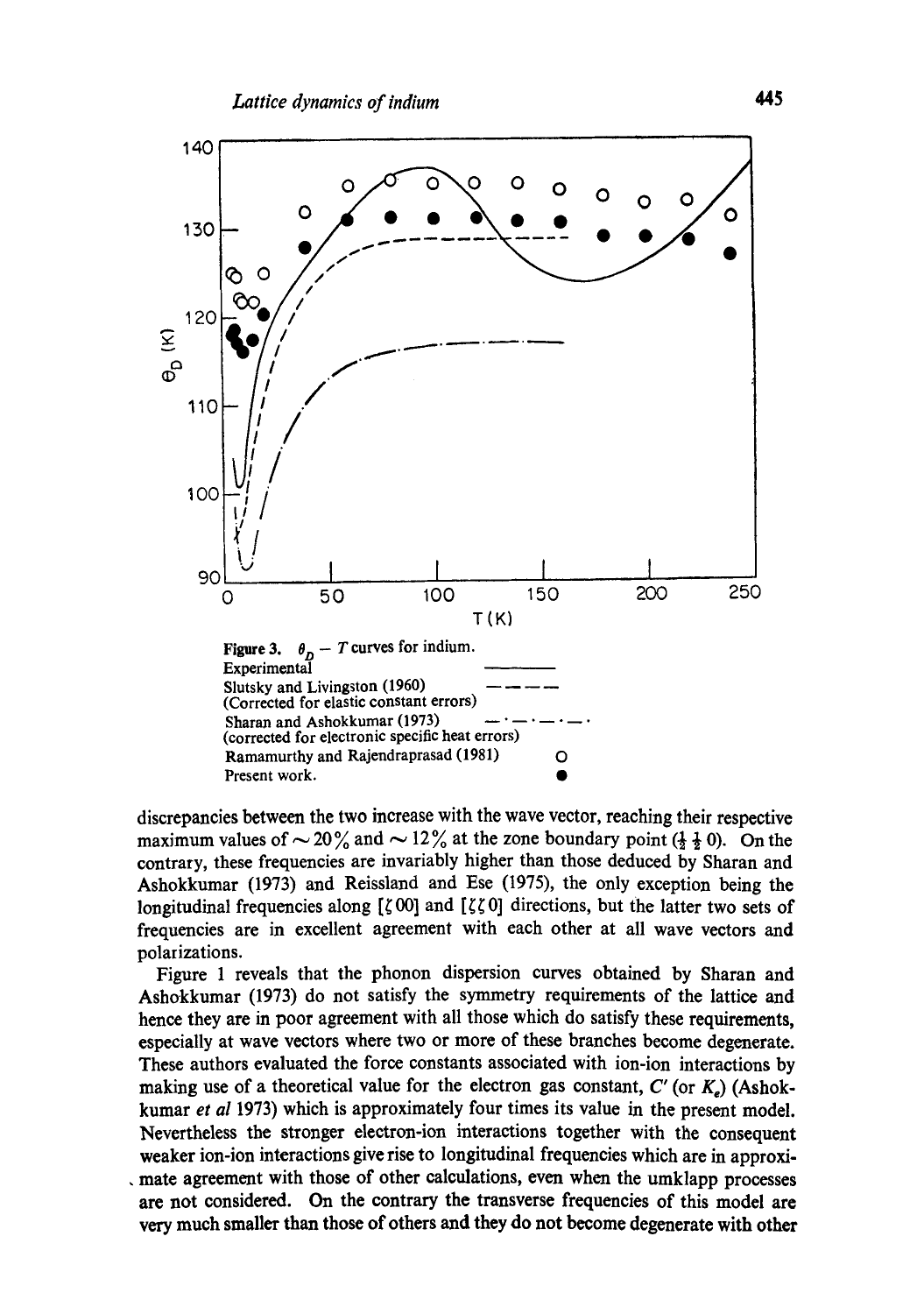longitudinal frequencies at  $\zeta=0.5$  or 1.0, mainly because the former interactions do not contribute to the transverse modes when the umklapp processes are excluded. It is therefore obvious that the present model which includes contributions from umklapp processes over several reciprocal lattice vectors is superior to this model, the phonon frequencies deduced from the former are consistent with the translational symmetry of the lattice whereas those from the latter are not and the apparent discrepancies between the two have hardly any physical significance. In this context it is not at all clear how Reissland and Ese (1975) and Garrett and Swihart (1976) made use of the same pseudopotential viz. optimized model potential of Shaw (1968) and obtained phonon frequencies which do not agree with each other but are in very good agreement, respectively, with those of Sharan and Ashokkumar (1973) and with the experimental values of Reichardt and Smith (as well as those from present calculations) at several wave vectors and polarizations.

The excellent agreement between the phonon frequencies deduced from the present authors' previous and present models seem to imply that the phonon dispersion curves are not affected by the elastic inconsistency of a model. However the apparent inconsistencies between these dispersion curves and those of Slutsky and Livingston (1960) obtained by using proper values of elastic constants, should be attributed to the arbitrary constraint imposed on the force constants of the latter in order to make the two different expressions for  $C_{44}$  equal and hence have no significance. On the other hand the elastic consistency of Sharan and Ashokkumar model (1973) is of no consequence, as the phonon frequencies deduced from models with no translational symmetry have far more serious discrepancies than those from models with elastic inconsistency. It should therefore be obvious that the present force constant model with elastic consistency and translational symmetry is superior to all other force constant models considered above and to some pseudopotential models (Reissland and Ese 1975). The quantitative agreement among the experimental phonon frequencies of indium, those deduced by Garrett and Swihart (1976) and by the authors clearly indicates that the present model could be used as an alternative to pseudopotential models in the lattice dynamical study of indium and other tetragonal metals.

All force constant models based on either axially symmetric forces or general tensor forces are elastically consistent in cubic crystals but not in tetragonal crystals (Slutsky and Livingston 1960, Wolfram *et al* 1963) and close-packed hexagonal crystals (Lehman *et al* 1965, Gupta and Dayal 1966). Even the models based on modified axially symmetric forces (Dewames and Lehman 1964, Dewames *et al* 1965) or the De Launay angular forces (Ashokkumar 1973; Metzbower 1967, 1968) are not free from this deficiency. On the contrary the models based on angular forces incorporated in a manner suggested by Clark *et al* (1964) are elastically consistent and the present force constant model is an example in this context. These angular forces include some three-body interactions whereas the other type of forces between ions represent only the two-body interactions (Ramamurthy 1982). Detailed analysis of various force constant models (Ramamurthy and Rajendraprasad, to be published) reveals that the three-body interactions are important in the case of non cubic crystals. A force constant model becomes elastically inconsistent and gives rise to two different expressions for  $C_{44}$  when it includes these interactions incorrectly or excludes them altogether. On the other hand, these higher order interactions are not really significant in the case of cubic symmetry and therefore all force constant models, with or without the cow angular forces, are elastically consistent.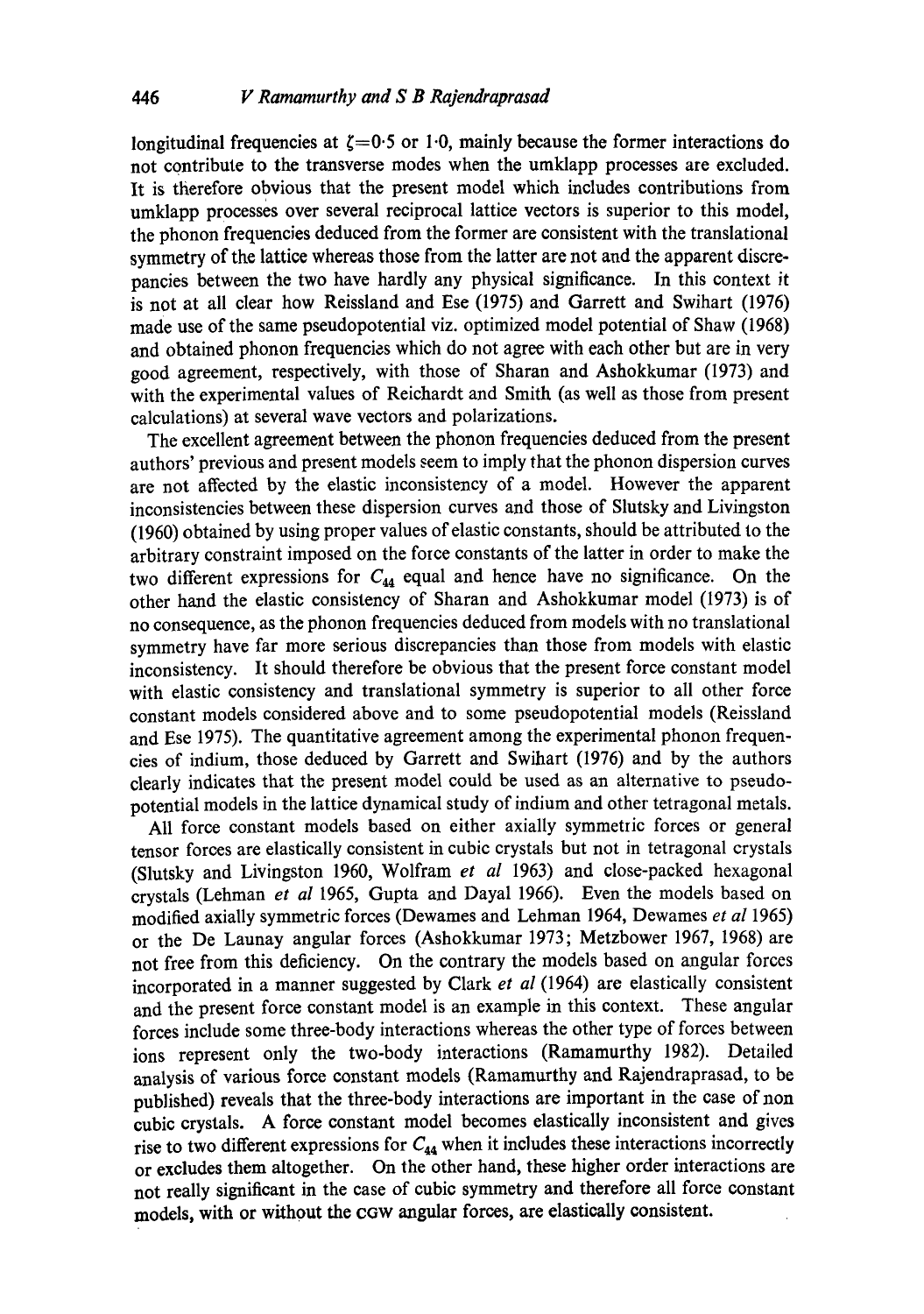The shape of the phonon frequency distribution function,  $g(v)$  shown in figure 2 is very much similar to those obtained from other force constant models (Slutsky and Livingston 1960, Sharan and Ashokkumar 1973, Ramamurthy and Rajendraprasad 1981) except that the two maximas are further apart in the first and they occur at lower frequencies in the second. It is obvious from figure 3 that the  $\theta_D$ values of indium obtained from the experimental values of lattice specific heat are in very good agreement with those from the present authors' present and previous models at all temperatures above 15K and the apparent differences between these  $\theta_D$  values are not significant because of the errors involved in their calculations. Further the former  $\theta_D$  values are in excellent agreement with those from Slutsky and Livingston (1960) provided the elastic constants of BeT indium are used to evaluate force constants, but are higher than those from Sharan and Ashokkumar (1973) at all temperatures. Larger values of specific heat and the consequent lower values of  $\theta_D$  are due to the neglect of umklapp processes and the use of a rather large value of  $C'$  in their calculations. Since the authors deduced the  $\theta_D$  values after subtracting the electronic specific heat,  $\gamma T$  from the theoretical lattice specific heat, their  $\theta_D-T$  curves (Ashokkumar and Sharan 1972; Sharan and Ashokkumar 1973) are invariably wrong. The correct  $\theta_D$  values obtained from their data are shown in figure 3. On the contrary, the quantitative agreement between the experimental and theoretical values of  $\theta_D$ and the corresponding lattice specific heat over a wide temperature range, clearly establishes the validity of the present force constant model.

In the present study, atomic arrangement of indium was referred to the body centred tetragonal axes on the assumption that the BeT lattice is crystallographically equivalent to the FCT lattice. However, the misinterpretation of this equivalence regarding elastic constants (Slutsky and Livingston 1960), Brillouin zone (Sharan and Bajpai 1970) and the lattice constants (Joardar and Chakraborty 1979) has resulted in many serious errors in the lattice dynamical study of indium. Further the shape of the Brillouin zone of BeT indium which resembles that of FCT lattice and the large value of  $t$  associated with this lattice seem to suggest that it is more appropriate to treat this atomic arrangement as FCT lattice (Ramamurthy 1979). The consequences of the crystallographic equivalence between BCT and FCT lattices and how they could be exploited in the lattice dynamical study of indium are discussed elsewhere (Ramamurthy and Rajendraprasad 1982).

#### **5. Conclusions**

It is obvious that the present force constant model is elastically consistent and conforms with the translational symmetry of the lattice. The phonon frequencies of BCT indium deduced from it are in very good agreement with the corresponding experimental frequencies of Reichardt and Smith and theoretical frequencies deduced by Garrett and Swihart (1976), but disagree with those obtained from inadequate models at several wave vectors and polarizations. The  $\theta_D$  values deduced from this model compare well with their experimental values and theoretical values of Slutsky and Livingston (1960), Ramamurthy and Rajendraprasad (1981) but not with those of Sharan and Ashokkumar (1973), over a wide temperature range. Inclusion of angular forces and contributions from umklapp processes restores, respectively,